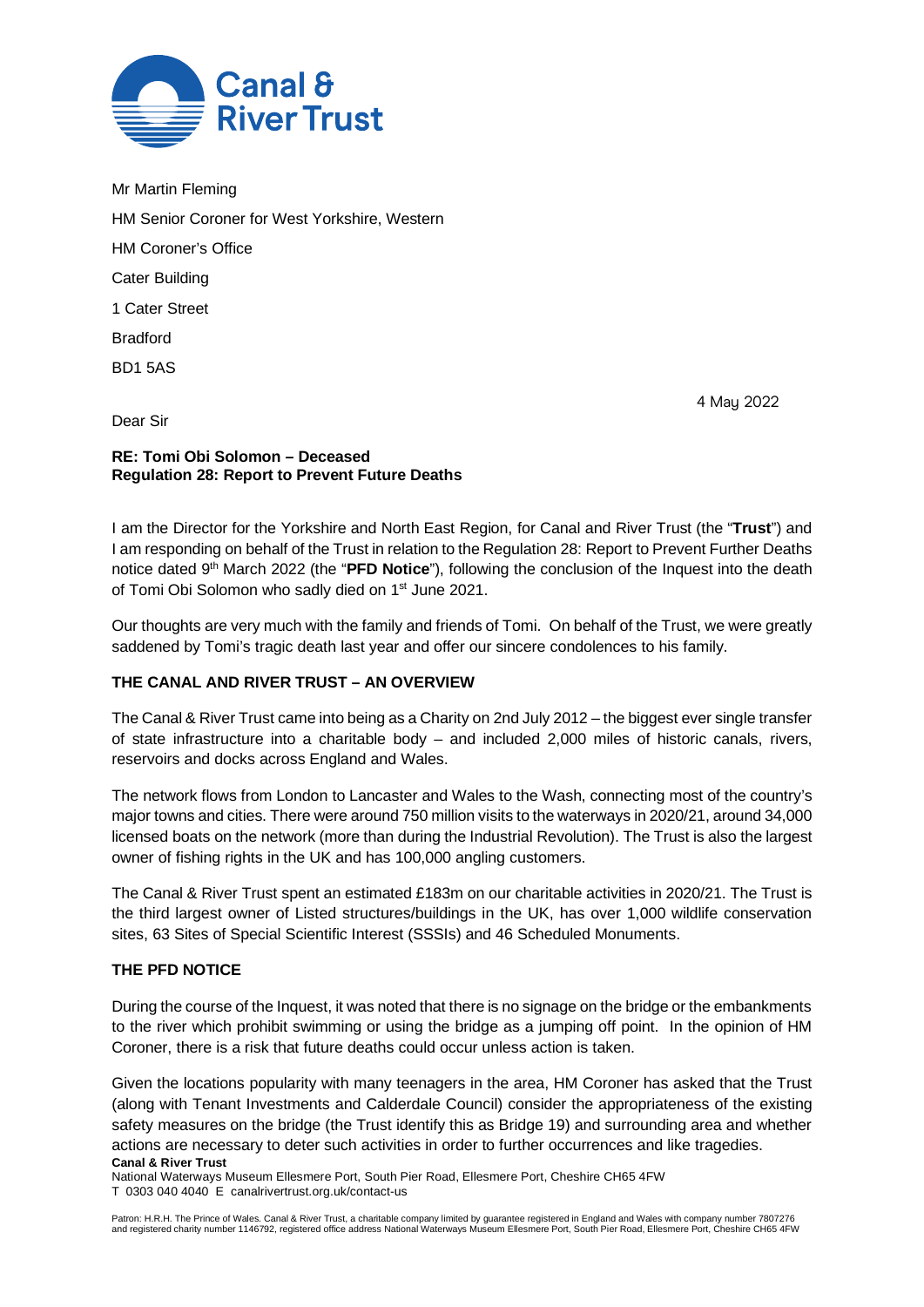

## **BRIDGE 19**

Bridge 19 to the east of Brighouse is a narrow highway bridge, which is only used by pedestrians and cyclists and is outside of the Trust's responsibility. It is accessed by Huntingdon Road and is the responsibility of Calderdale Council as Highways Authority. Calderdale Council also have responsibility for the riverbanks adjacent to the bridge entrance at Huntingdon Road.

Bridge 19 is located over a river section of the Calder and Hebble Navigation running from Sowerby Bridge in the west to Wakefield in the east and at this point, the Trust is Navigation Authority only and has no ownership for anything other than the water space.

As the Trust has no legal rights of ownership or control over Bridge 19 or the surrounding land it is unable to erect signage. However, with the owner's permission we commit to working collaboratively with them to install signage as recommended by HM Coroner.

To this end, the Trust has made contact with Tenant Investments, who have kindly shared their response to HM Coroner to the PFD Notice. We understand from this, that they do not have any ownership or control of land surrounding Bridge 19, and as such, their ability to take action is limited. They are however, willing to display signage recommended by HM Coroner.

The Trust has made several unsuccessful attempts to engage in discussion with Calderdale Council, since receipt of the PFD Notice. We very much hope that that your office can assist in establishing contact between the Trust and Calderdale Council to progress this action.

## **THE CANAL AND RIVER TRUST APPROACH TO VISITOR SAFETY**

The Trust takes the safety of all our people, visitors, and the public very seriously and have built up a wealth of experience over the years in identifying appropriate site and locally based control measures necessary. When measured against the millions of visitors (there were around 750 million visits to the waterways in 2020/21) the incidents of accidental drowning in our Canals and Rivers are remarkably low. Nonetheless, we continue to strive to reduce even these low figures.

The principal means of ensuring the safety of visitors to the Trust's property is achieved through regular inspections to identify and manage defects, programmed maintenance of the network.

Teams regularly inspect areas across our network of waterways. The local team that covers the Calder & Hebble consists of a manager with a team of four who look after the 35km of this navigation, 7 days a week 365 days per year. The team have a range of tasks including daily water level checks across their area, undertaking planned preventative maintenance of structures, addressing defects e.g., removing vegetation, filling in potholes; and responding to customers. Visiting and inspecting every asset or length of canal is therefore prioritised on need. We also have asset inspectors as part of our engineering team who walk every kilometre of towpath bi-monthly recording any defects and actions required as a method of monitoring and assessing change.

The Trust manages its visitor safety by balancing benefits and risks of access to the waterway to provide overall public benefit whilst acting as a responsible custodian. Due to the nature of canals and rivers the environment can't be totally risk-free nor would we want to stop important recreational and learning activities where the risks are considered reasonable. Time spent on recreation, exploration and learning makes a major contribution to people's health and wellbeing, a key component of the Trust's charitable

#### **Canal & River Trust**

National Waterways Museum Ellesmere Port, South Pier Road, Ellesmere Port, Cheshire CH65 4FW T 0303 040 4040 E canalrivertrust.org.uk/contact-us

Patron: H.R.H. The Prince of Wales. Canal & River Trust, a charitable company limited by guarantee registered in England and Wales with company number 7807276<br>and registered charity number 1146792, registered office addres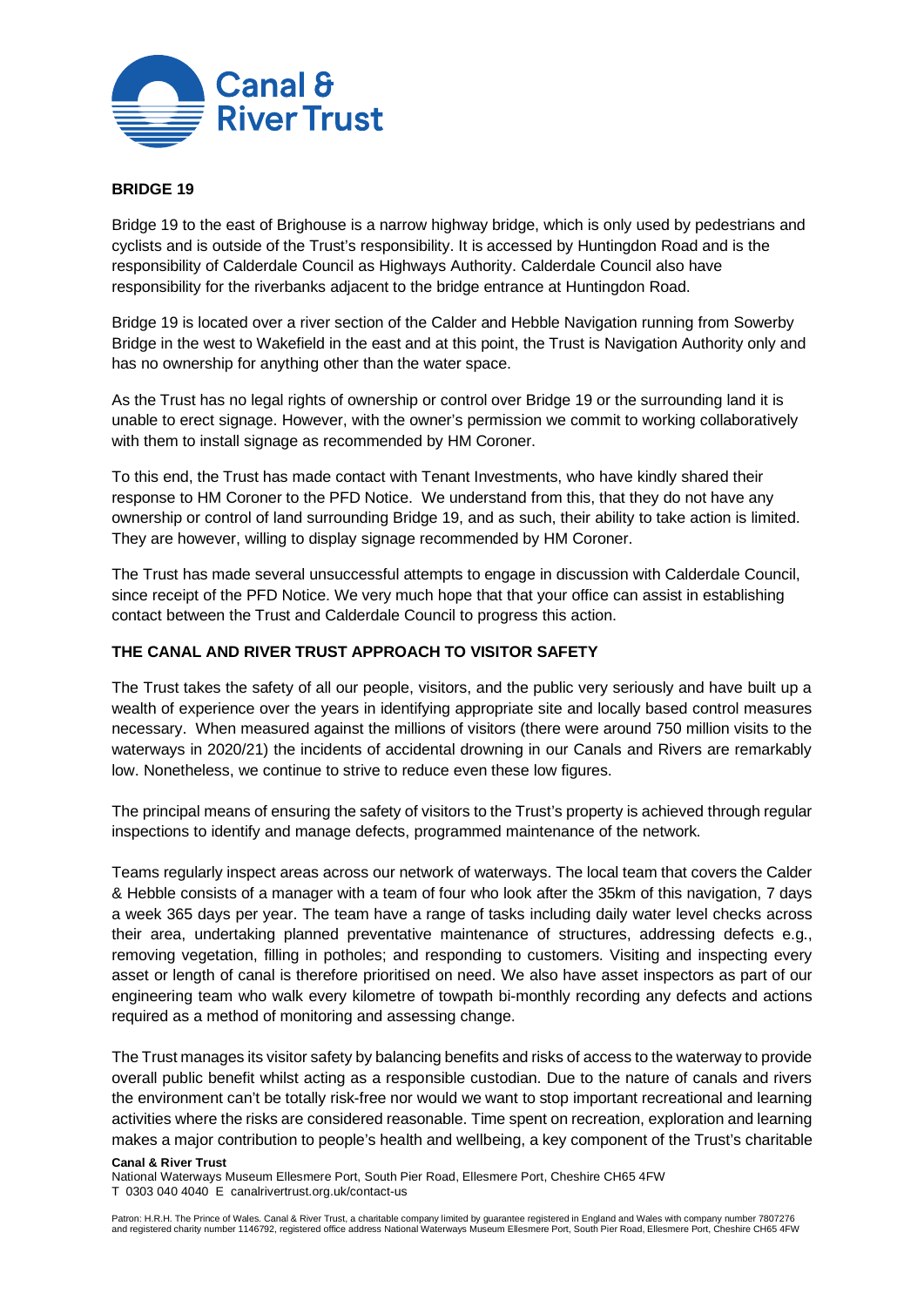

objectives. The Trust wants to ensure that we have taken all reasonable steps to avoid risks to the public, and deciding what interventions are reasonable to take requires sound judgement. We need to be careful not to spoil the things that attracted people to visit us in the first place and recognise that everyone involved near water has some responsibility for ensuring their own safety.

## **GUIDANCE AND CAMPAIGNS**

To aid the management process we have adopted the guiding principles developed by the VSG [Managing Visitor Safety at Historic Built Environment](https://www.visitorsafety.group/publications/) and RoSPA. The Trust also works with partners where it can. For example, the Trust is a member of th[e National Water Safety Forum](https://www.nationalwatersafety.org.uk/) and has pledged to work towards the [national drowning strategy](https://www.nationalwatersafety.org.uk/strategy/) 2016 -2020. We work in partnership with organisations all over England and Wales to reach more people with important water safety messages. We are a key member of the National Water Safety Forum, a voluntary association of organisations that have a wide variety of interests and responsibilities for water safety. We are also part of local water safety partnerships across England, and we take our role within these partnerships extremely seriously and value working together with groups to push out water safety messages and actions.

We give lots of [public safety guidance](https://canalrivertrust.org.uk/enjoy-the-waterways/safety-on-our-waterways) and information on our web site as well as conducting targeted safety campaigns, such as those around water safety. For example; we [partner with the RNLI](https://canalrivertrust.org.uk/enjoy-the-waterways/safety-on-our-waterways/water-safety-partnerships/royal-life-saving-society-partnership) on their [Don't Drink and Drown](https://canalrivertrust.org.uk/enjoy-the-waterways/safety-on-our-waterways/dont-drink-and-drown) campaign - as well as our own national and regional [summer](https://canalrivertrust.org.uk/enjoy-the-waterways/safety-on-our-waterways/summer-water-safety) an[d winter](https://canalrivertrust.org.uk/enjoy-the-waterways/safety-on-our-waterways/winter-water-safety) water safety campaigns.

We have delivered specific sessions on water safety in the Calderdale area, more specifically:

- All primary schools (83 in total) have been offered free water safety sessions (virtual or face to face);
- **765** booklets on water safety have been ordered from flier link;
- 11 sessions of our virtual water safety workshops have been ordered and delivered to **579** pupils;
- 12 sessions of face to face water safety training have been delivered through flier link to **691**  pupils;
- From April 2021 to date, 1270 participants have attended water safety sessions (virtual & face to face) in Calderdale
- From April 2021 to the end of March 2022, 8164 participants have attended water safety sessions (virtual & face to face) in Yorkshire and the North East.

If I can be of further assistance to HM Coroner or if you would like to discuss my response, please do get in touch.

Yours faithfully

Ellec

Director, Yorkshire & North East

#### **Canal & River Trust** National Waterways Museum Ellesmere Port, South Pier Road, Ellesmere Port, Cheshire CH65 4FW T 0303 040 4040 E canalrivertrust.org.uk/contact-us